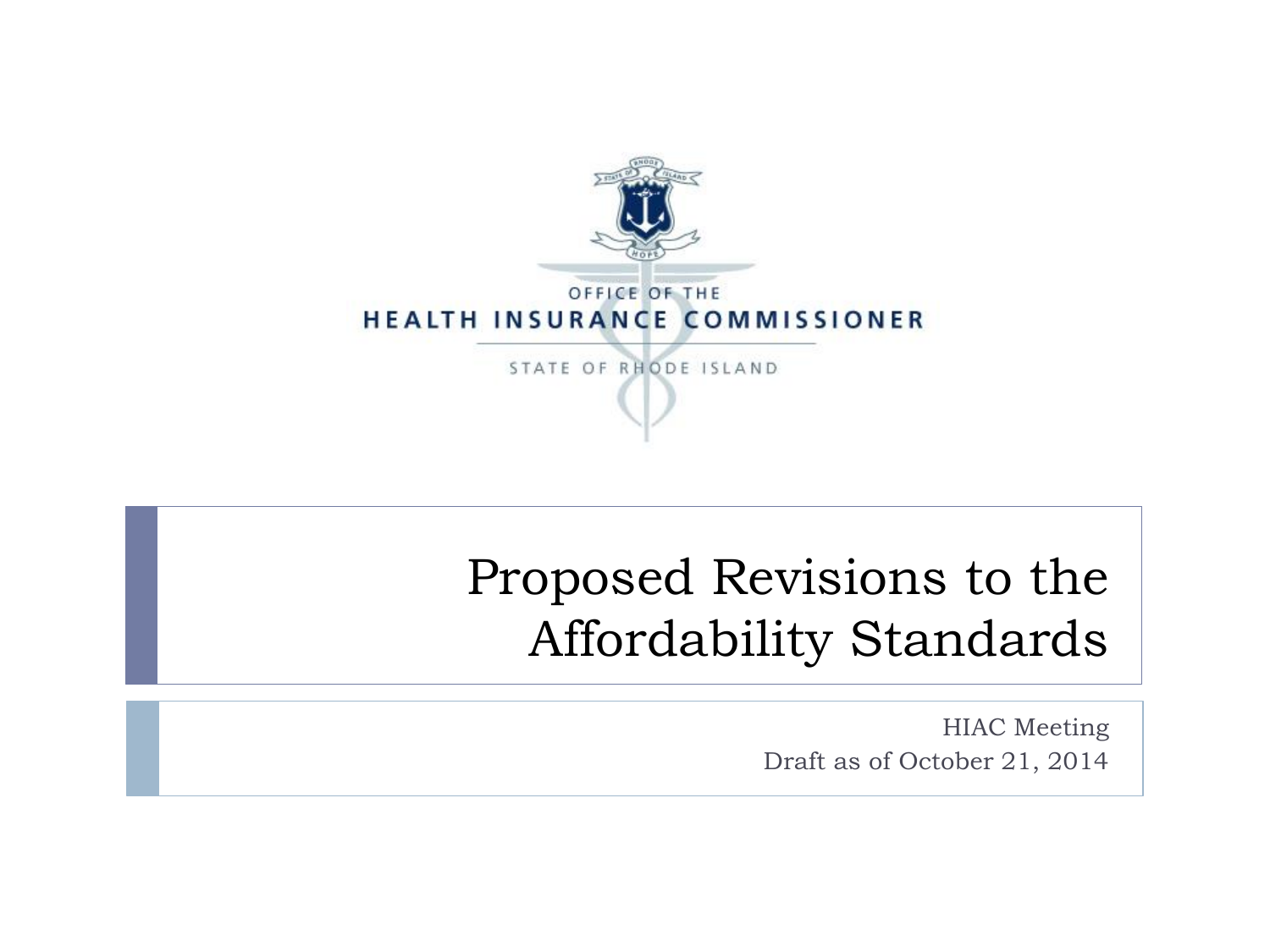**Goal: Increase the Affordability of Health Insurance and Improve Efficacy of the Delivery System**

**SIM Interagency Alignment**

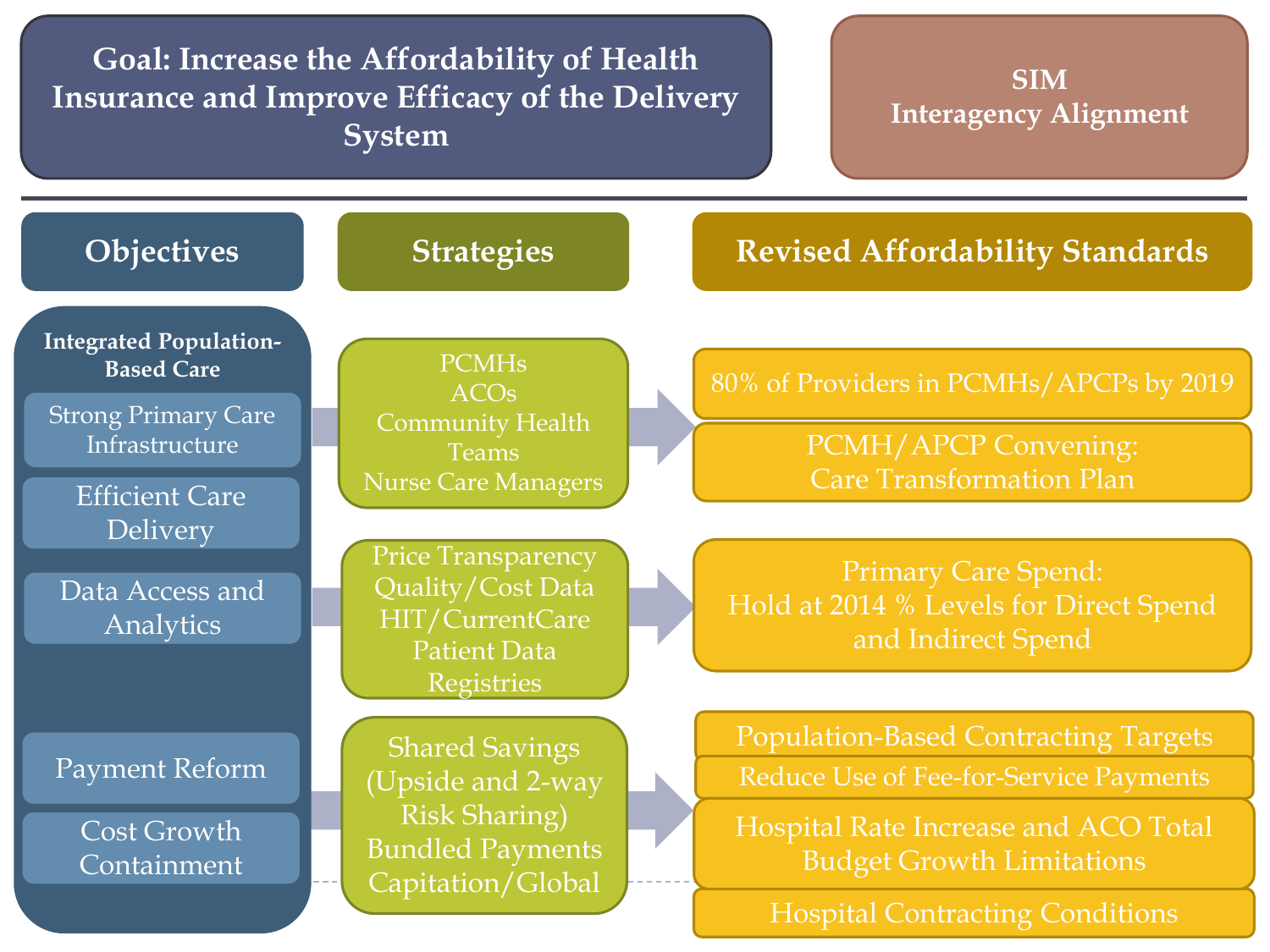

Review Proposed Changes to Affordability Standards

- 1. Primary Care Spend
- 2. PCMH Expansion
- 3. CurrentCare
- 4. Payment Reform
	- Promote use of population-based contracts
	- **Promote use of alternative payment methodologies**
	- ▶ Control cost increases
	- $\blacktriangleright$  Improve hospital quality
- 5. Data Collection and Evaluation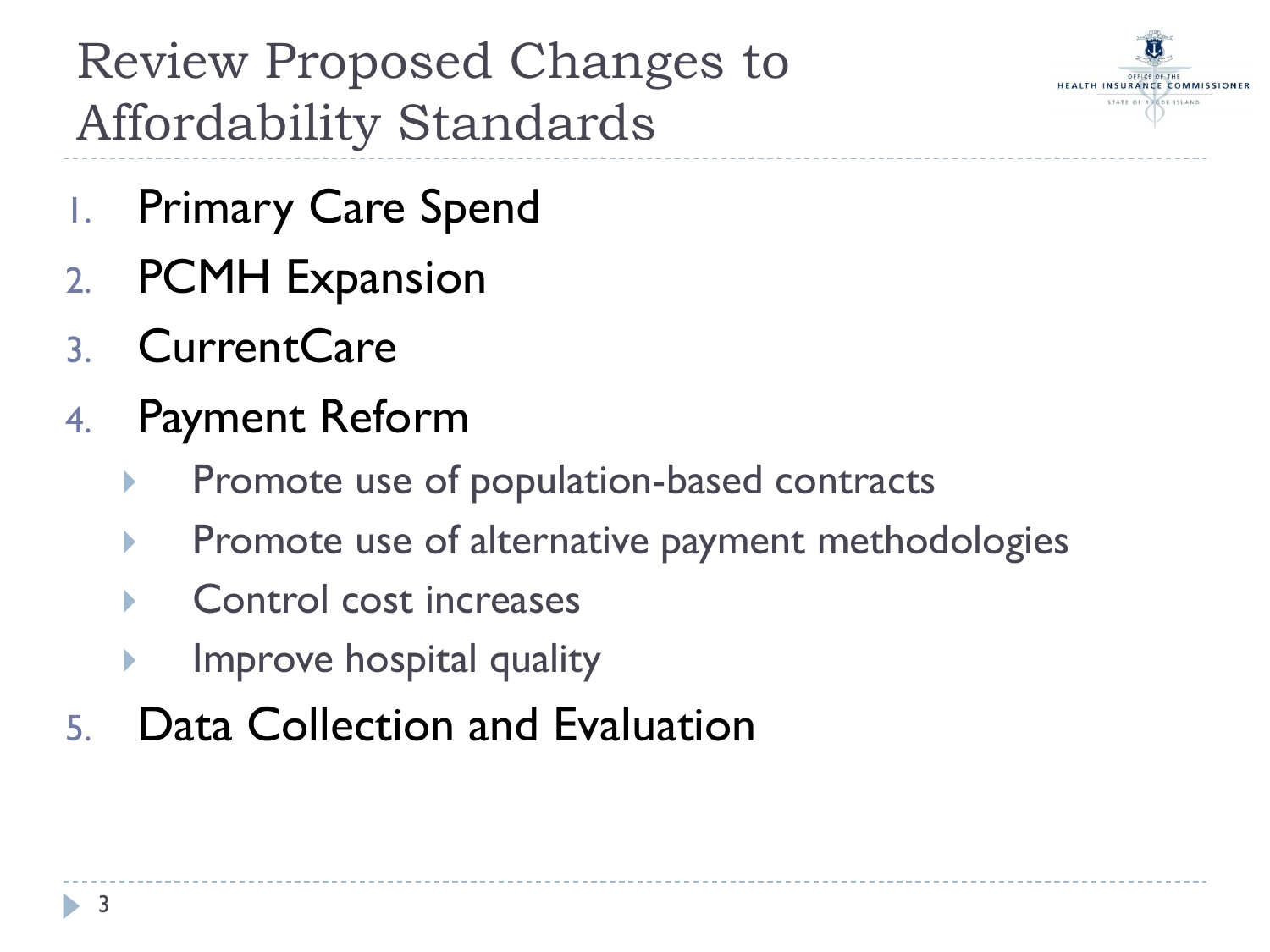

# 1. Primary Care (PC) Spend

- **Current Requirement: Health insurers must increase** the percentage of total medical payments that are made to primary care clinicians by 1% per year.
- **New Requirements: Three integrated requirements** for health insurers:
	- 1. Direct at least 10.7% of total medical payments towards primary care spend
	- 2. Direct at least 9.7% of total medical payments to "Direct Primary Care Spend."
	- 3. Direct at least 1% of total medical payments to "Indirect Primary Care Spend."
		- **Insurers may not fall below current (CY14) levels of support**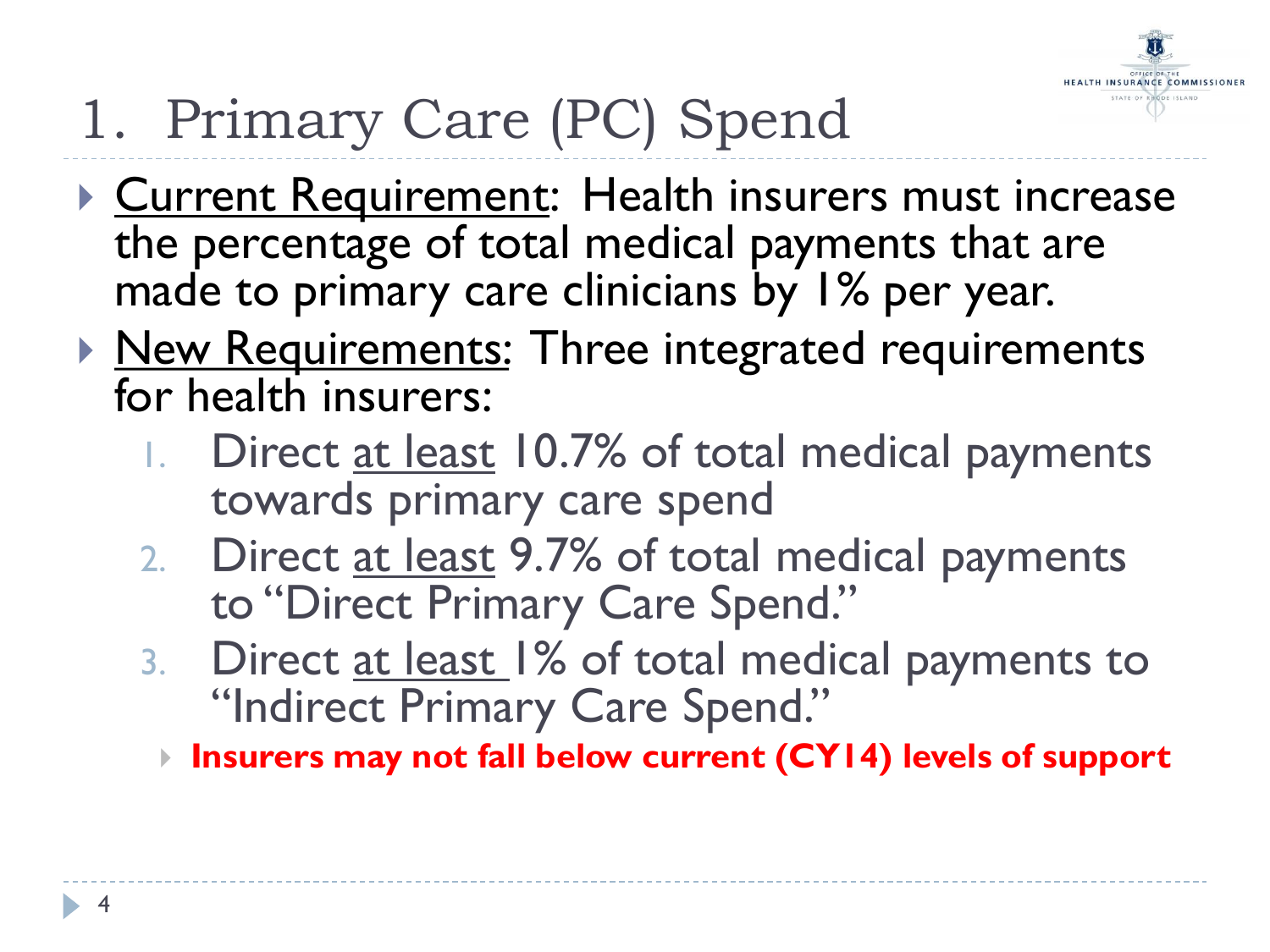

# 1. Primary Care (PC) Spend

"Direct Primary Care Spend" is defined as payment that directly benefits primary care practices for:

- **P** providing health care services;
- **achieving quality or cost performance goals;**
- infrastructure development *within* the primary care practice to enable the practice to transform into PCMH or enter ACO agreements;
- improving primary care behavioral health integration;
- sharing services among small independent practices that directly enhance a PCP's ability to support population health and effect PCMH transformation;
- sharing community-based services to enable practices to function as PCMHs, and
- **If increasing the number of primary care clinicians (e.g.,** through loan repayment programs).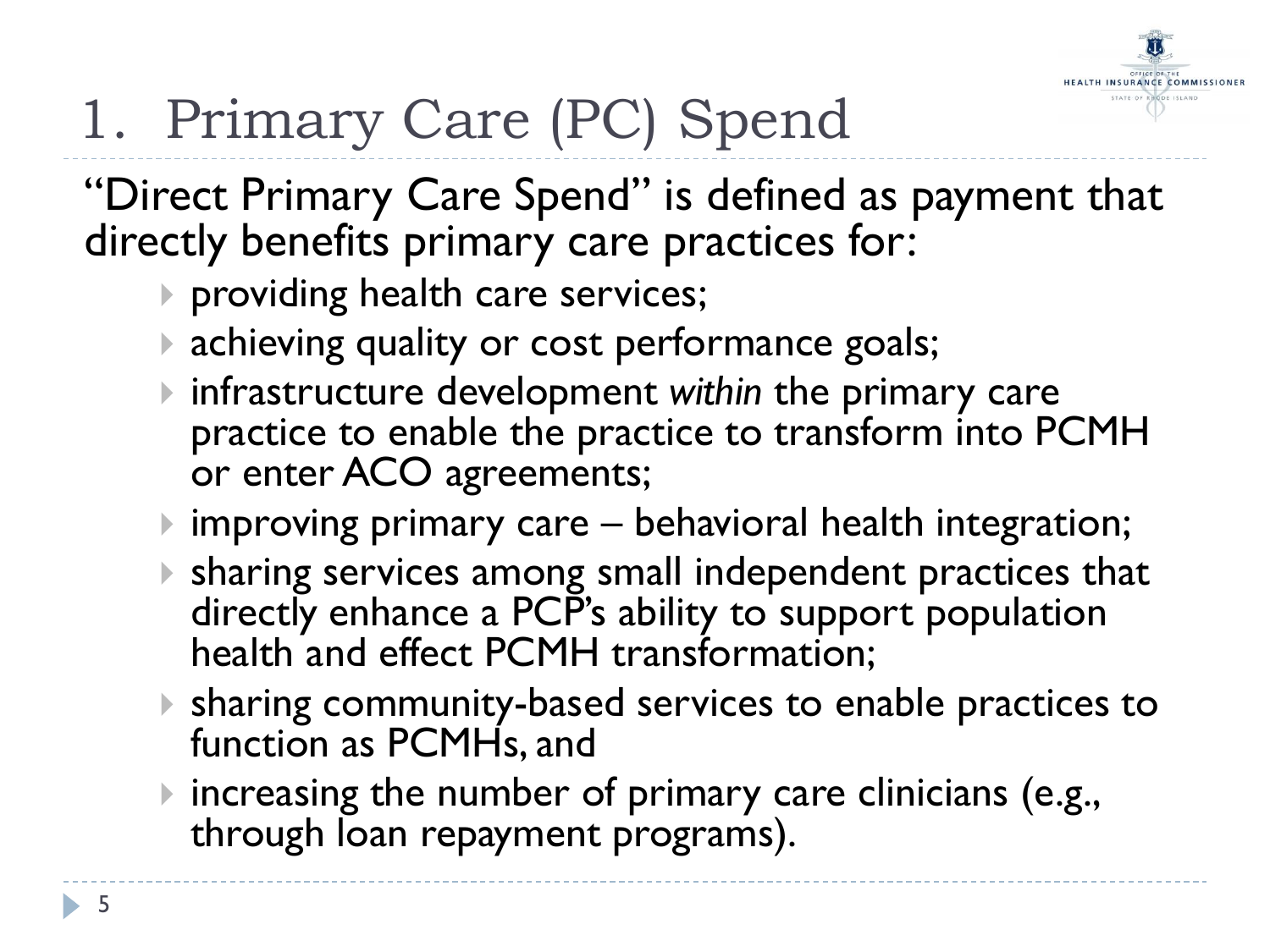

## 1. Primary Care Spend (cont'd)

"Indirect Primary Care Spend" is defined as payment that strengthens the capacity of PC practices to function as PCMHs and to prepare to manage care under risk-bearing contracts, but does not qualify as Direct Primary Care spending.

- ▶ Required support includes CSI-RI administrative expenses and CurrentCare.
- Examples of other types of support include practice coaches, learning collaboratives, and a central call line for PCPs to consult with a psychiatrist on care management.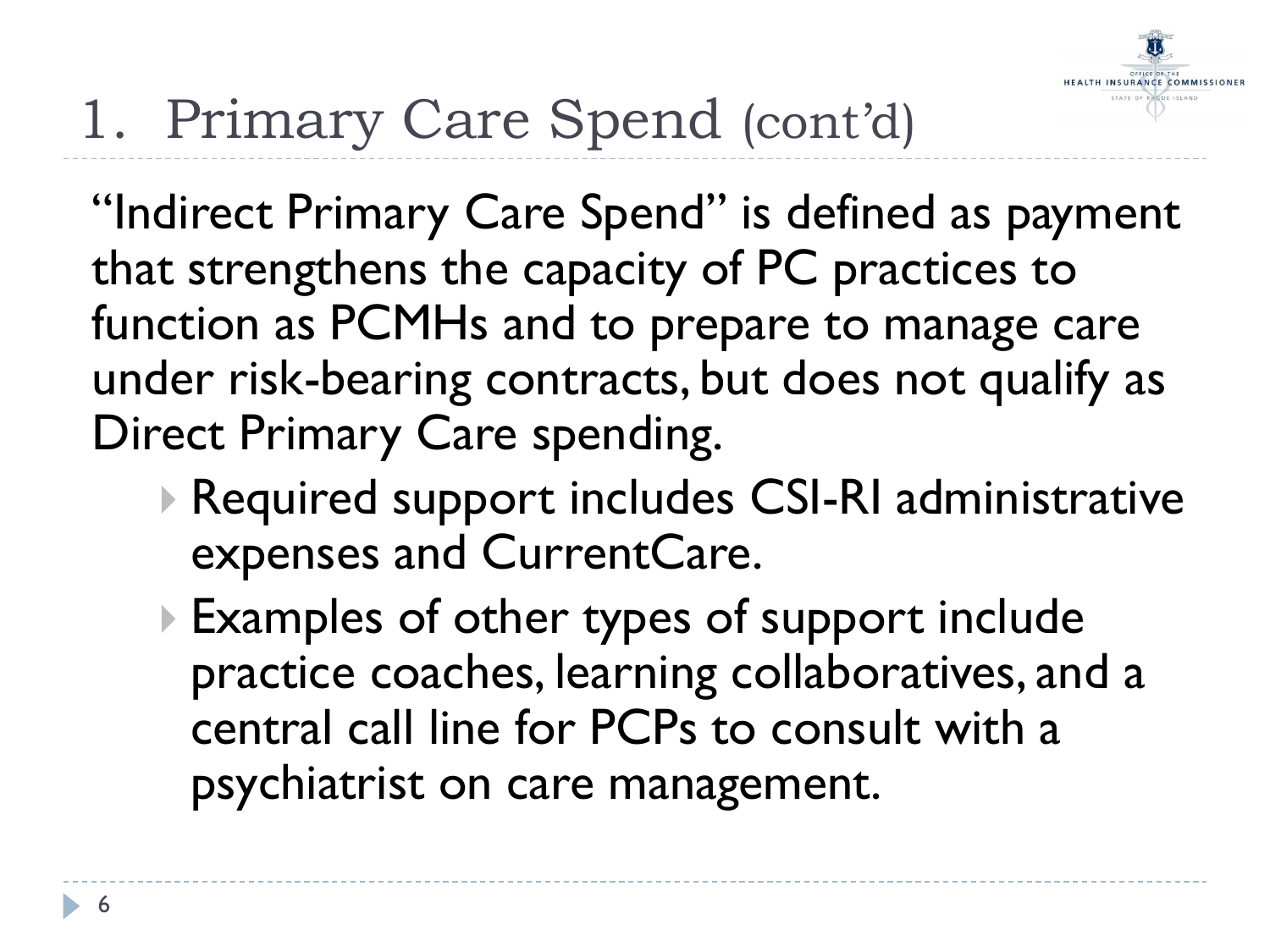

## 1. Primary Care Spend (cont'd)

#### Rationale

- ▶ OHIC unable to get sufficient benchmark data to justify continuing to increase percentage of PC spend by 1% annually.
	- *OHIC to conduct an in-depth benchmarking study to more comprehensively understand primary care spend across the country, including data from highly-performing systems*
- ▶ 10.7% represents the aggregate projected 2014 PC spend, so requirement will hold in place gains made to date under existing Affordability Standards.
- ▶ Creating direct and indirect PC requirements assures that PC spending goes towards supporting primary care and developing capacity to manage care under payment reform models.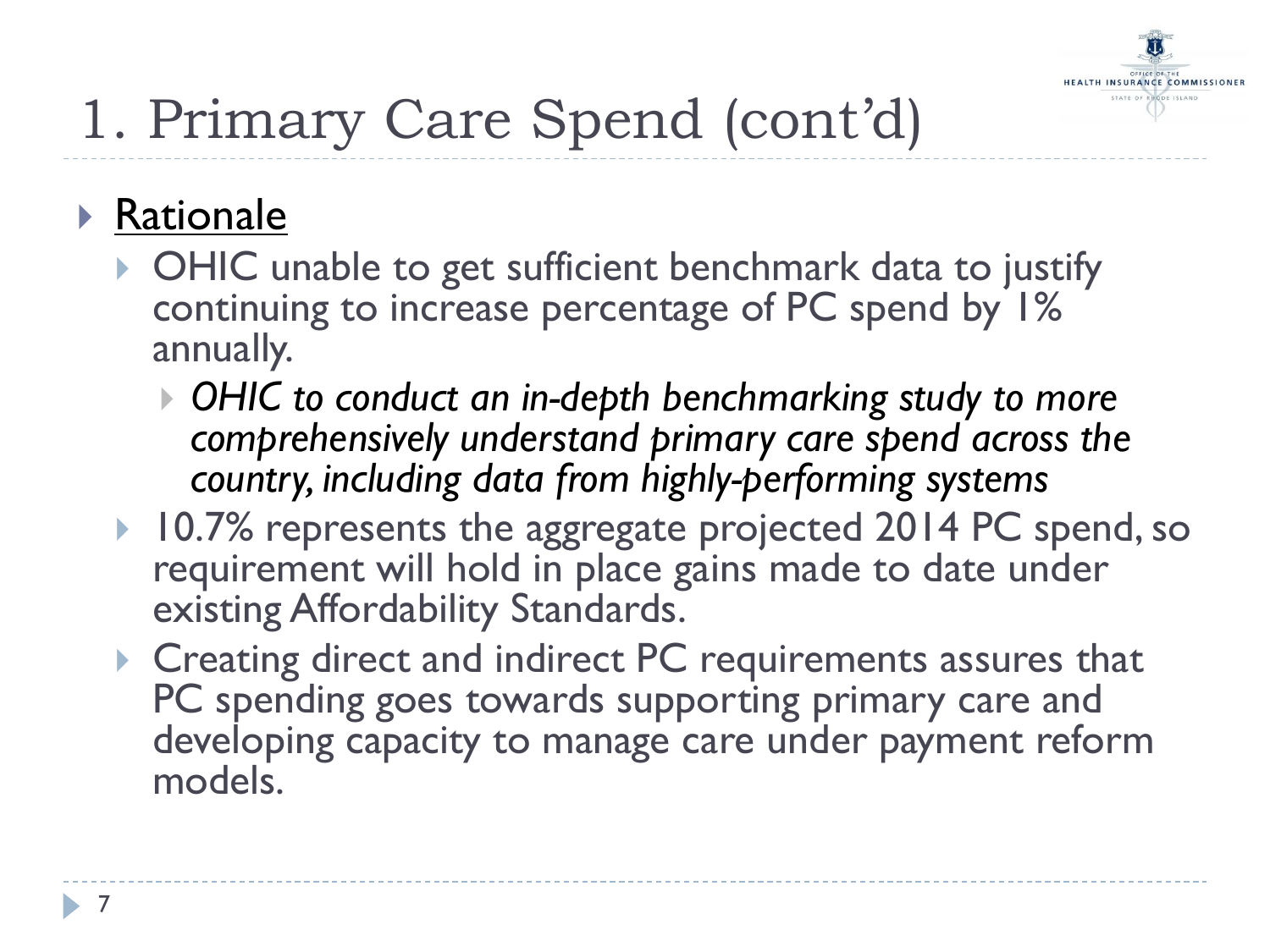

- 1. Primary Care Spend (cont'd)
- **Current Requirement: Health insurers must increase** funding directed to non-FFS activities by 5% percentage points per year.
- ▶ New Requirement: See Standard 4: Payment Reform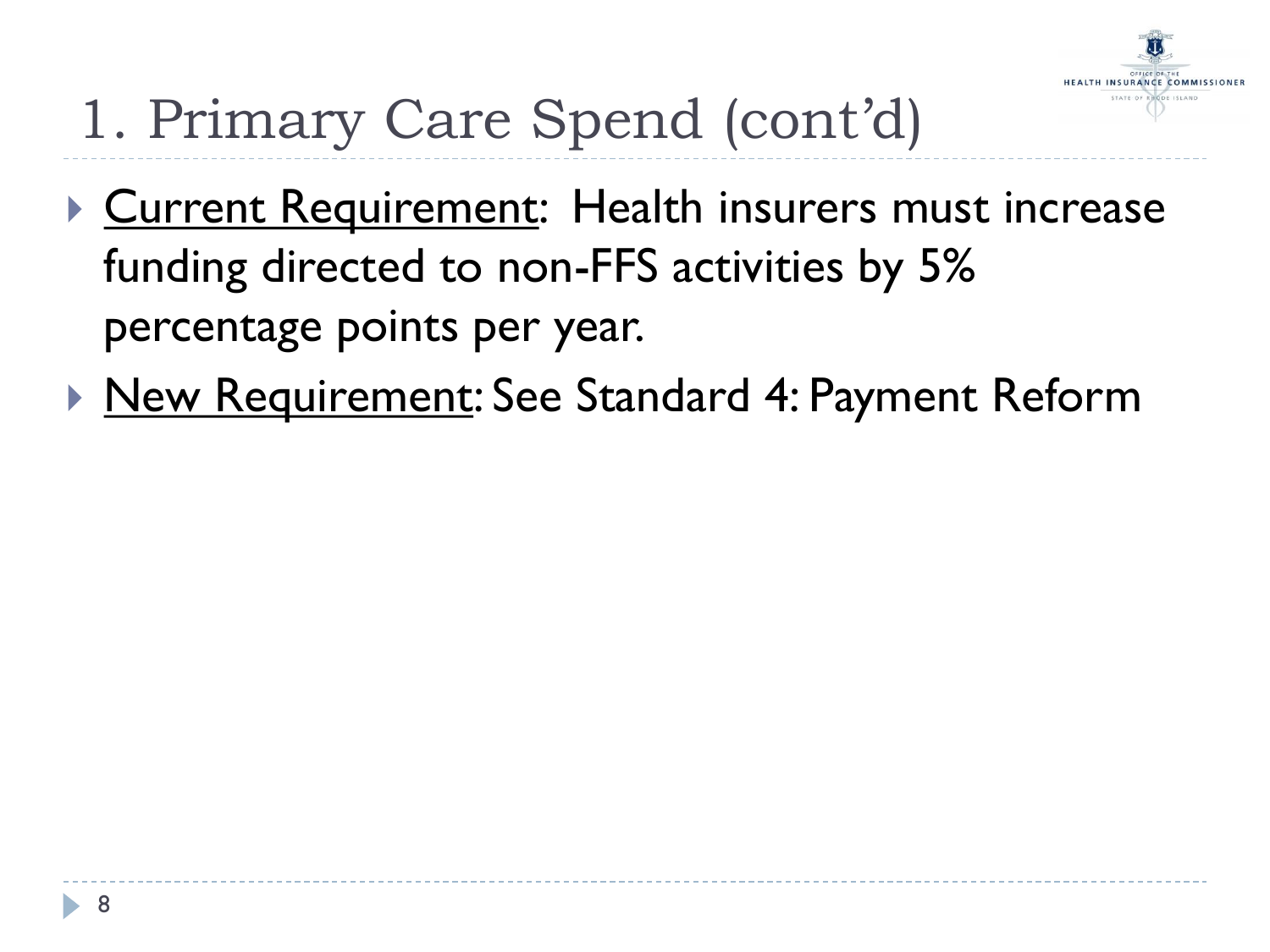

## 2. PCMH Expansion

- **Current Requirement: Health insurers are required** to support the current level of CSI-RI activity, but have no PCMH expansion requirement.
- **New Requirements:** 
	- ▶ OHIC is adopting the term "Advance Primary Care Practice" (APCP) to afford insurers flexibility in promoting primary care transformation.
	- ▶ Health insurers must take actions such that by 12/31/19 80% of contracted primary care practices are classified as PCMHs or APCPs.
	- Health insurers shall provide contractual incentives and disincentives for practices to transform into PCMHs or APCPs.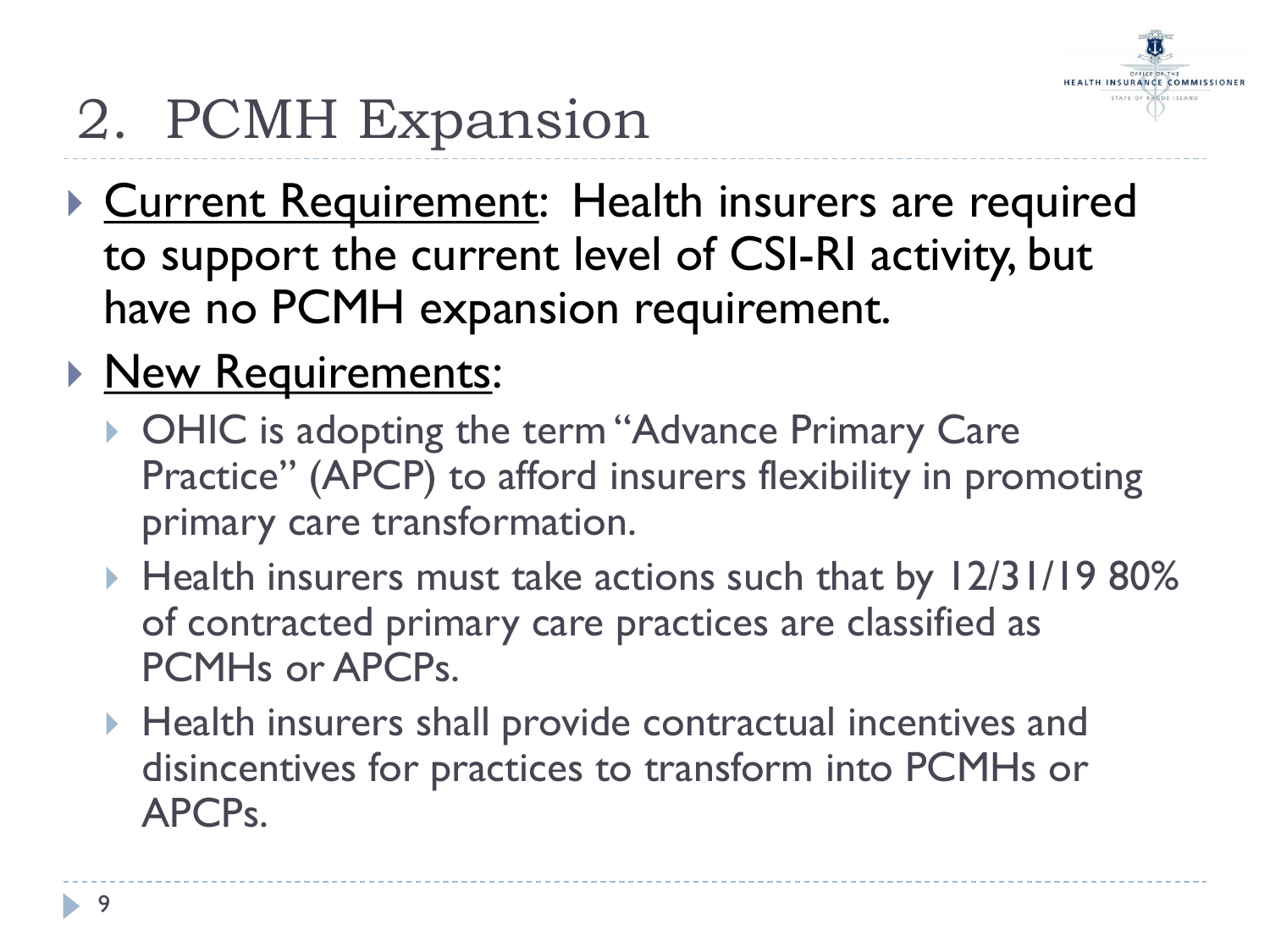

## 2. PCMH Expansion (cont'd)

- **New Requirements (cont'd)** 
	- ▶ Commissioner shall convene a Care Transformation Advisory Committee by January 1 of each year, composed of employers, consumers, providers and health insurers.
	- **The Committee will be charged with developing and** submitting to the Commissioner by May I annually a transformation plan to achieve the 80% goal, including:
		- Annual targets
		- ▶ Activities and financial support by insurers to achieve the targets
		- Alignment on performance measurement, reporting and data exchange between providers and health insurers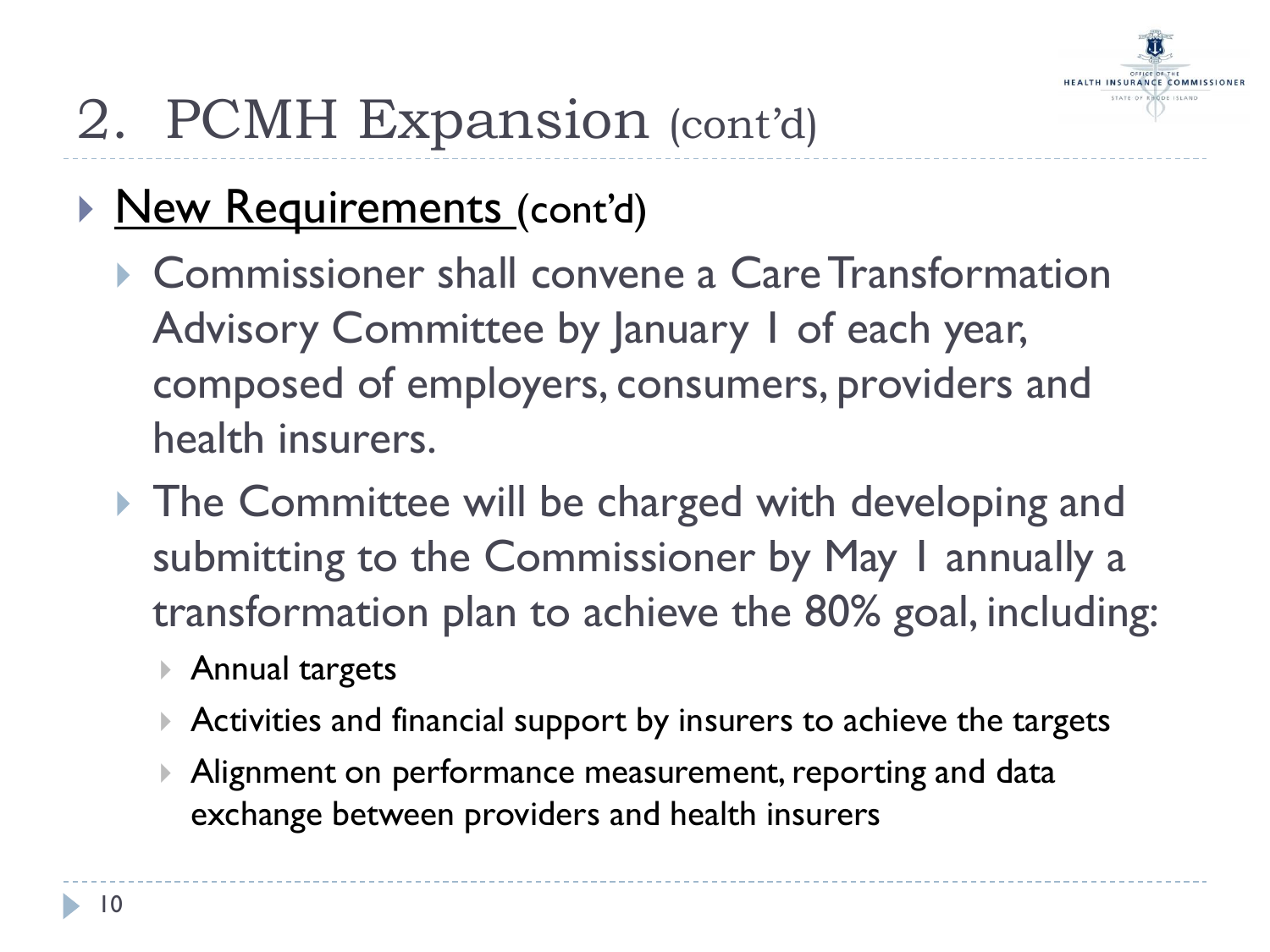

### 2. PCMH Expansion (cont'd)

- ▶ New Requirements (cont'd)
	- If stakeholders are unable to agree on a plan, the Commissioner may adopt a plan during the annual rate review process.
	- $\blacktriangleright$  Health insurers are to support the transformation plan. Fully insured lives may not be unfairly burdened.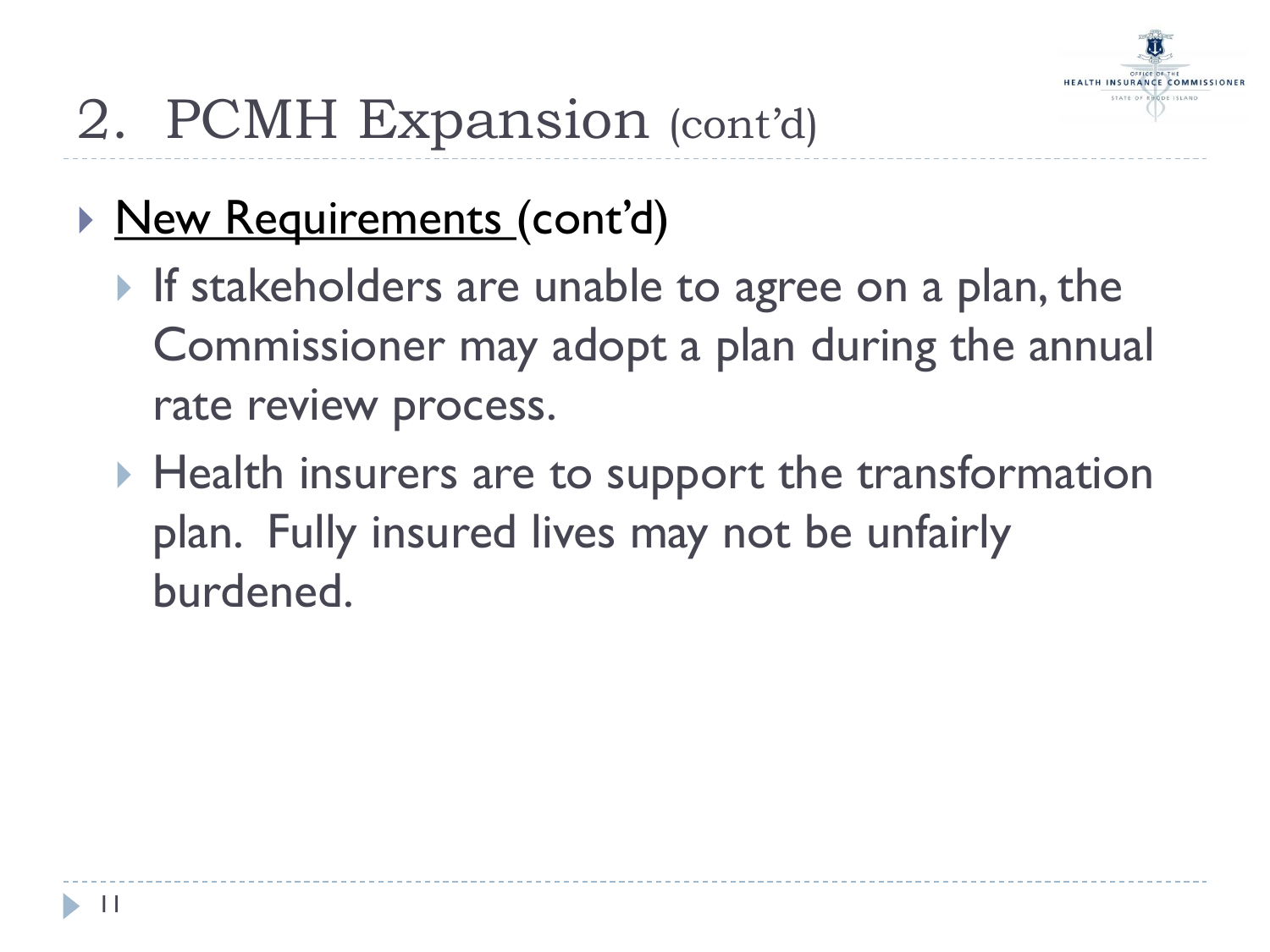

## 2. PCMH Expansion (cont'd)

#### **Rationale**

- There is a need to bring smaller, independent practices into PCMH/APCP programs.
- **There are distinct challenges engaging and supporting the** many small independent primary care practices that are not yet PCMHs/APCPs.
- **Multi-stakeholder approaches are needed to address** PCMH/APCP expansion in Rhode Island. For example:
	- Non-aligned payer performance measures creates administrative burden and lost focus for providers.
	- **EXAGO COMMON APPROACLEST CONTEXAGO FOR A COMMON CONTEXAGO FIG.** will support practice analysis and application of data to clinical management.
- ▶ Opportunity to work collaboratively with SIM initiatives, if RI wins the grant.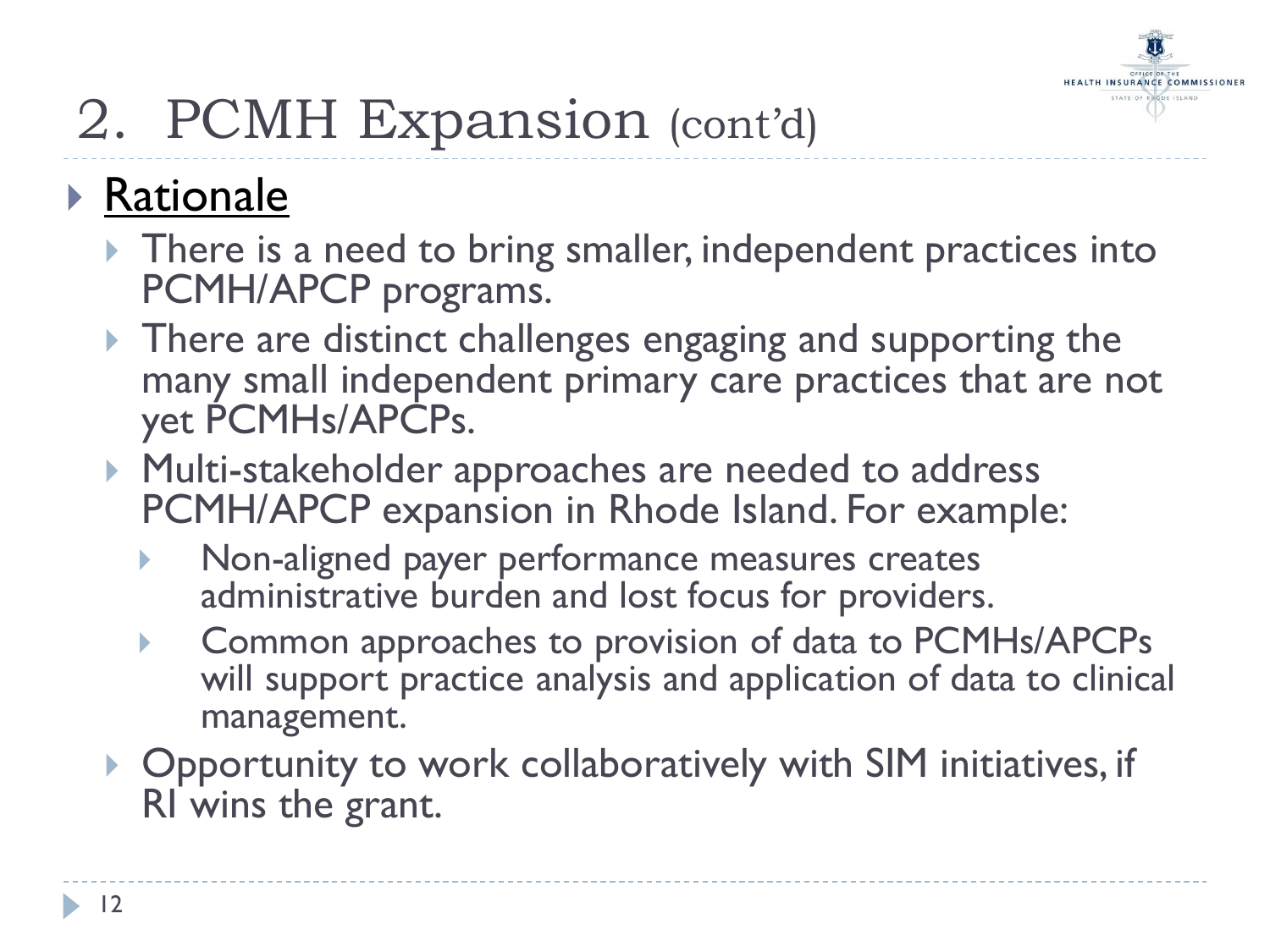

- 3. CurrentCare
- **Current Requirement: Health insurers must support** CurrentCare.
- ▶ New Requirement: Health insurers must support CurrentCare as part of their obligation to direct at least 1% of total medical care spending to Indirect Primary Care Spend.
- ▶ Rationale
	- ▶ Creating a state-wide HIE should facilitate cross-provider sharing of clinical information.
	- ▶ CurrentCare needs provider support to take hold in RI.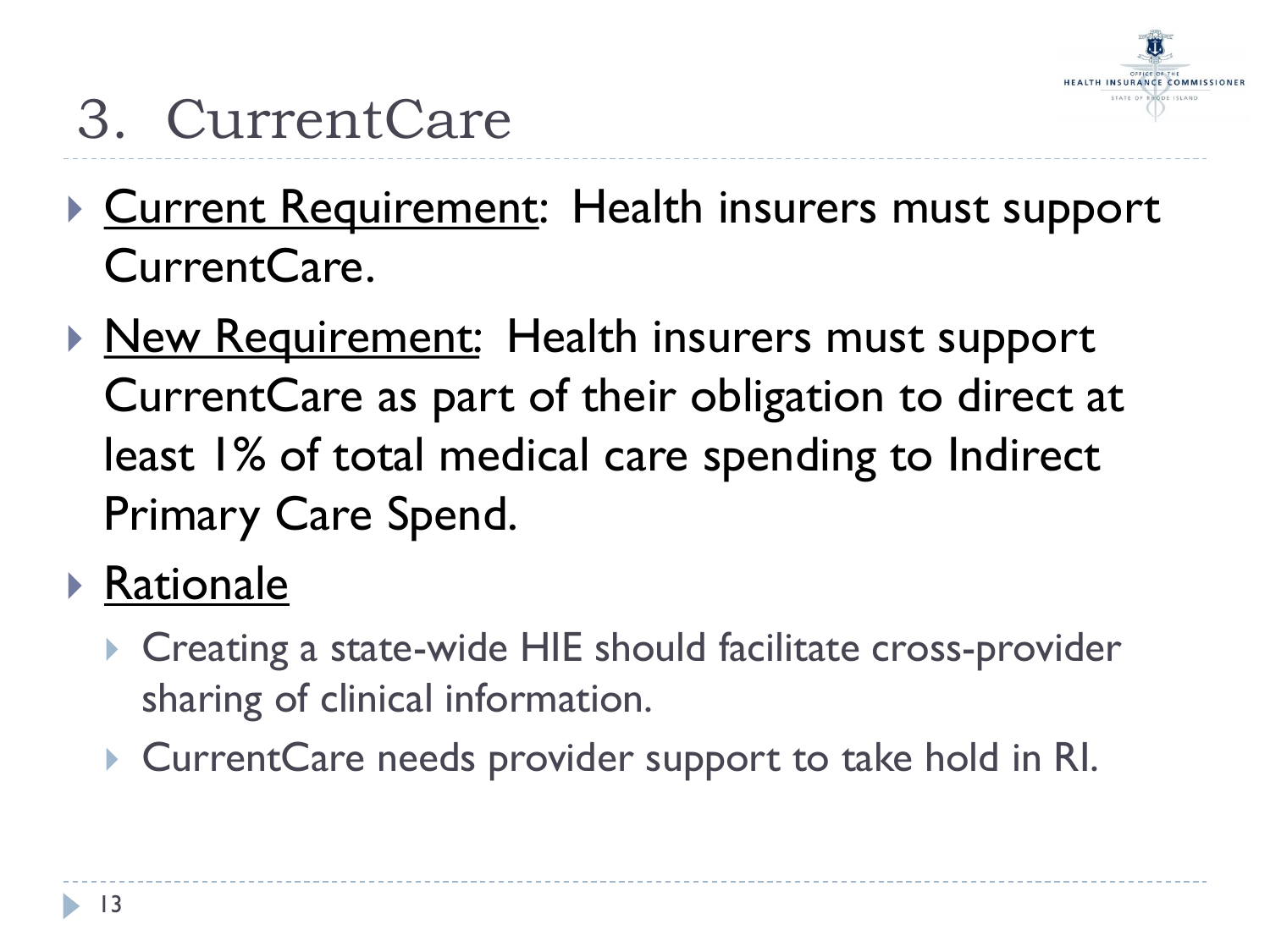

## 4. Payment Reform

#### Current Requirements: Health insurers are required to:

- **Limit the annual hospital rate increases to a CMS benchmark.**
- $\blacktriangleright$  Promote adoption of non-FFS payment methodologies, e.g., DRG, APC, case rates, etc.
- Include quality performance measures as a component of the payment methodology.
- Include terms that define the parties' mutual obligations for greater administrative efficiencies.
- Include terms that require the hospital to measure and self-report to the designated Medicare Quality Improvement Organization (QIO).
- Include terms that relinquish the right of either party to contest the public release of the any and all of these five specific terms by state officials or the participating parties to the agreement.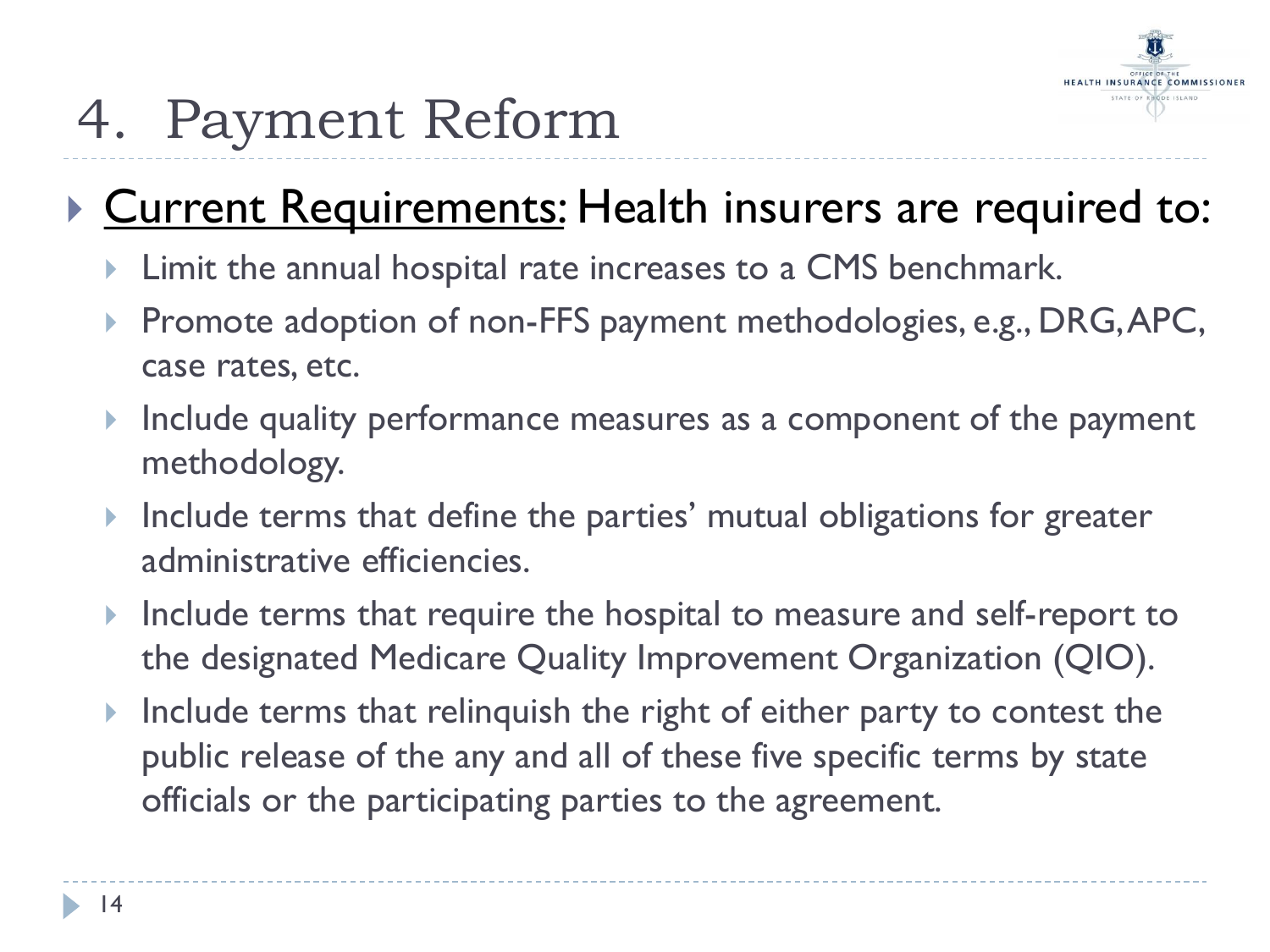### 4. Payment Reform: Promote Population-based Contracts

**New Requirements: Health insurers are required to** expand payment reform efforts to:

HEALTH INSURANCE COMMISSIONER

- $\triangleright$  Promote population-based contracting by meeting the following percentage targets for covered lives covered by population-based contracts:
	- By end of 2015: 30% with upside risk
	- By end of 2016: 45% with upside risk; 10% with upside and down-side risk
	- By end of 2017: 60% with upside risk; 20% with upside and down-side risk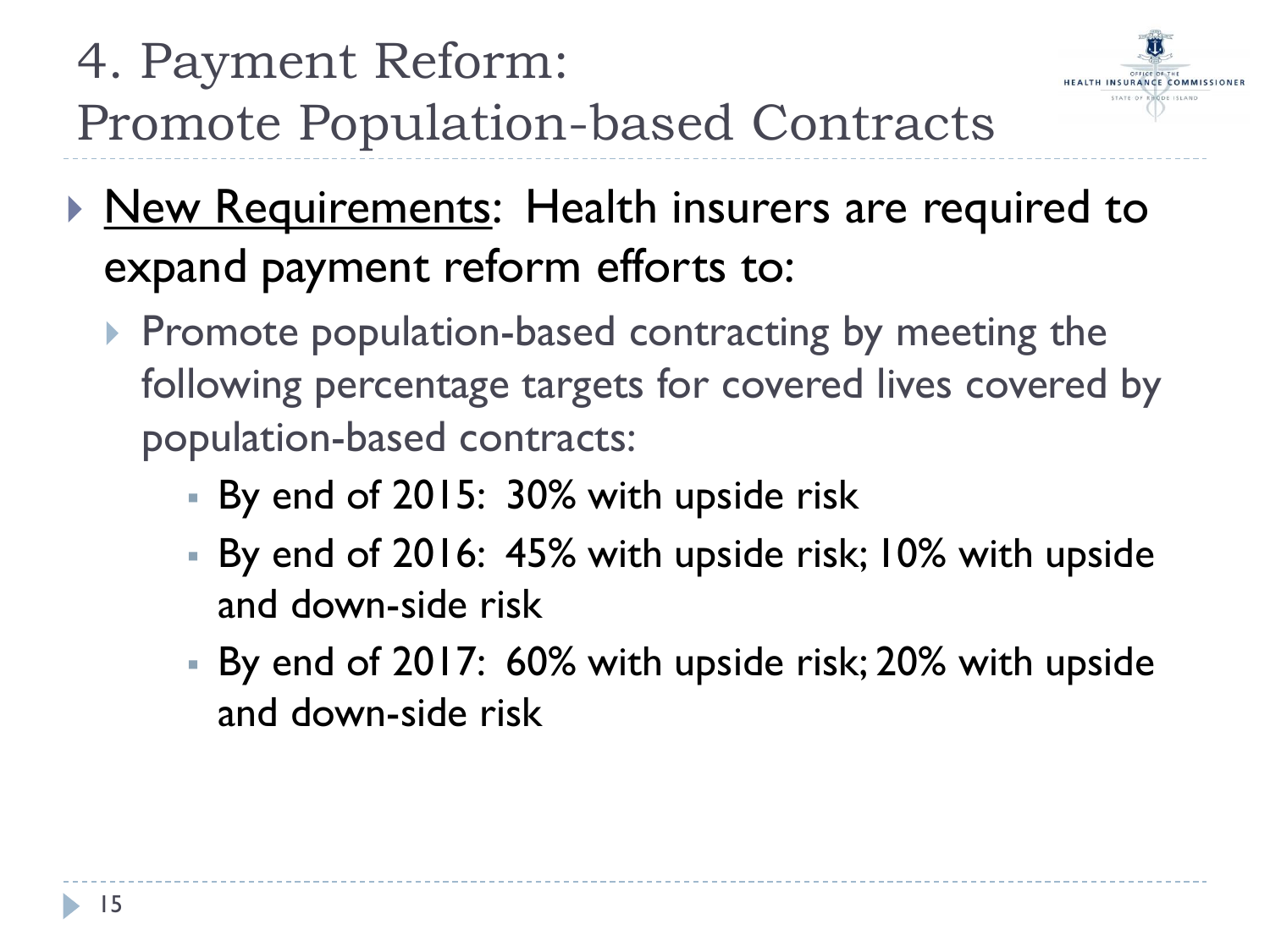

### 4. Population-based Contracting (cont'd)

#### **Rationale for Population-Based Contracting Targets**

- ACOs are emerging in RI within large health care systems, but currently only provide care to approximately 20% of covered lives.
- $\triangleright$  To derive benefit of population-based contracting more covered lives need to be covered.
- Setting reasonable targets provides impetus for expanding ACO formation.
- ▶ Experience elsewhere consistently indicates that significant transformation does not occur until entities accept downside risk, *but entities must be ready*.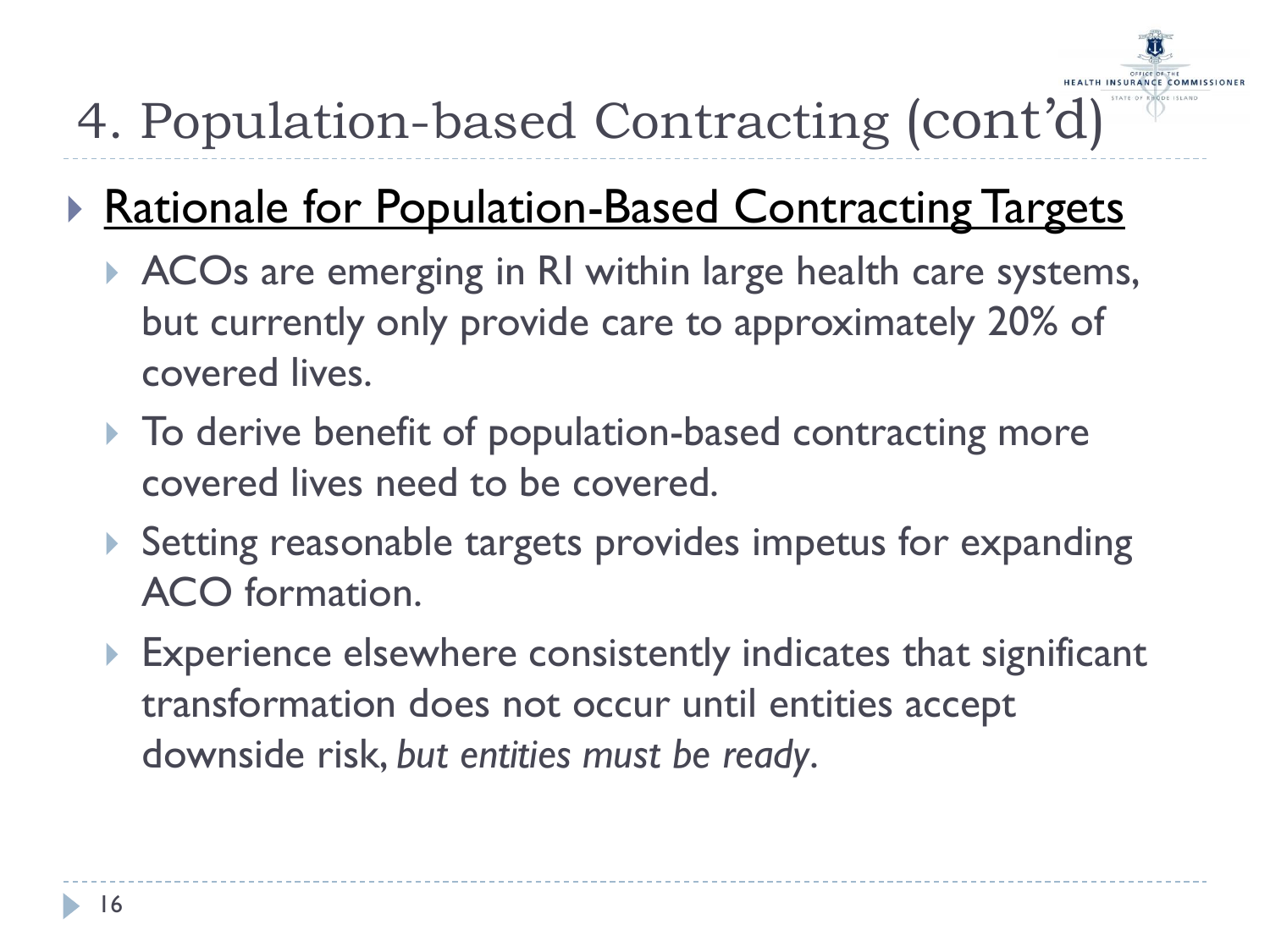

▶ New Requirements: Health insurers are required to annually increase use of alternative payment methodologies that mitigate FFS volume incentives for hospital services, medical and surgical specialty services, and primary care services.

#### **Rationale**

- Reducing FFS as a payment methodology will mitigate volume incentives which increase the overall cost of care.
- ▶ Replacing FFS payments with alternative payment methodologies will provide incentives for higher quality and more efficient health care services and improved population health.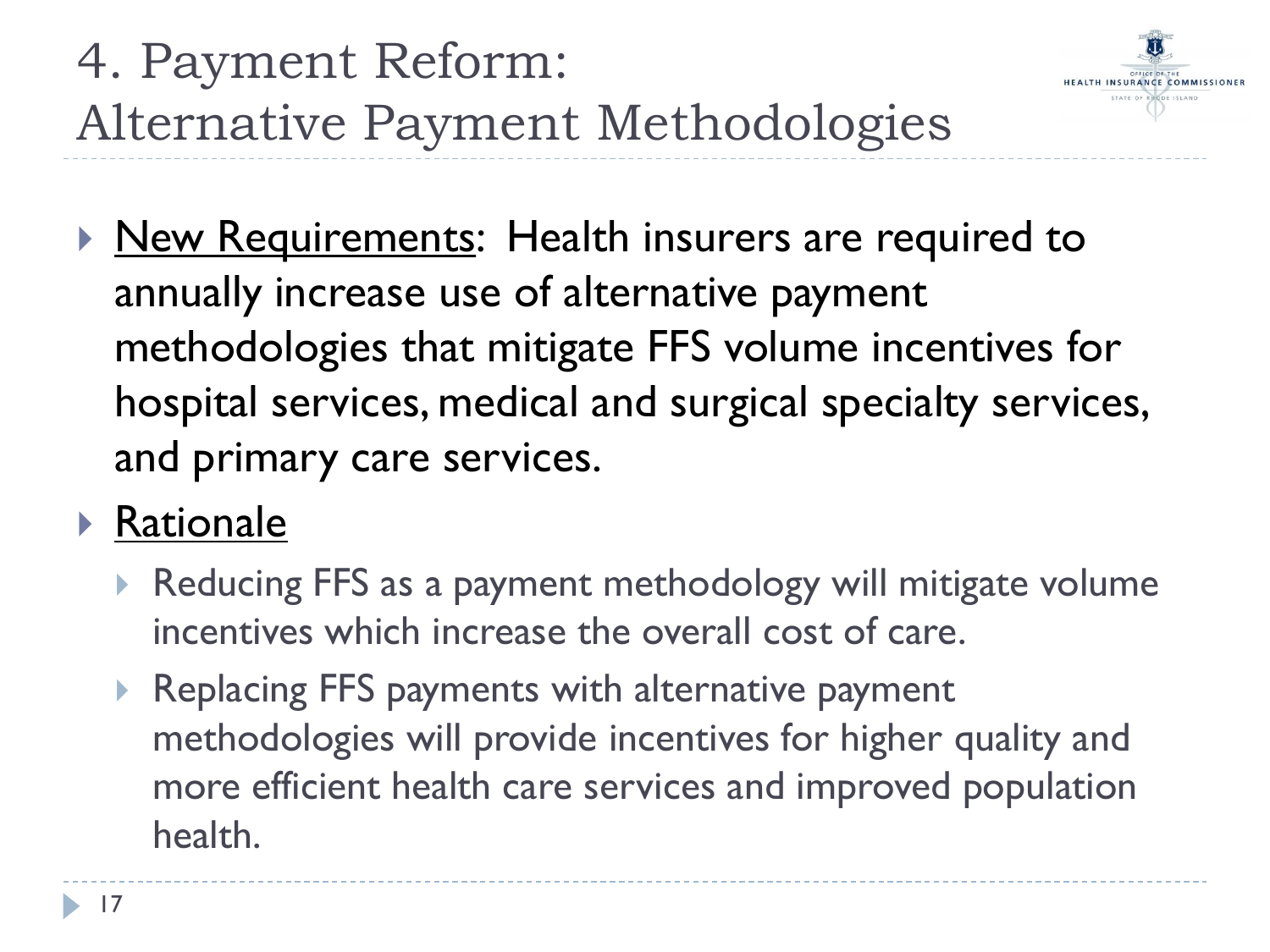Alternative Payment Methodologies (cont'd)



- **New Requirements: Commissioner will convene an** Alternative Payment Advisory Committee by January 1, 2015.
	- ▶ Charged with submitting a schedule for increasing percentage of hospital, primary care and other medical/surgical expenses paid by non-FFS methodologies

#### ▶ Rationale

▶ OHIC wants to continue collaborating with key stakeholders to promote delivery system transformation.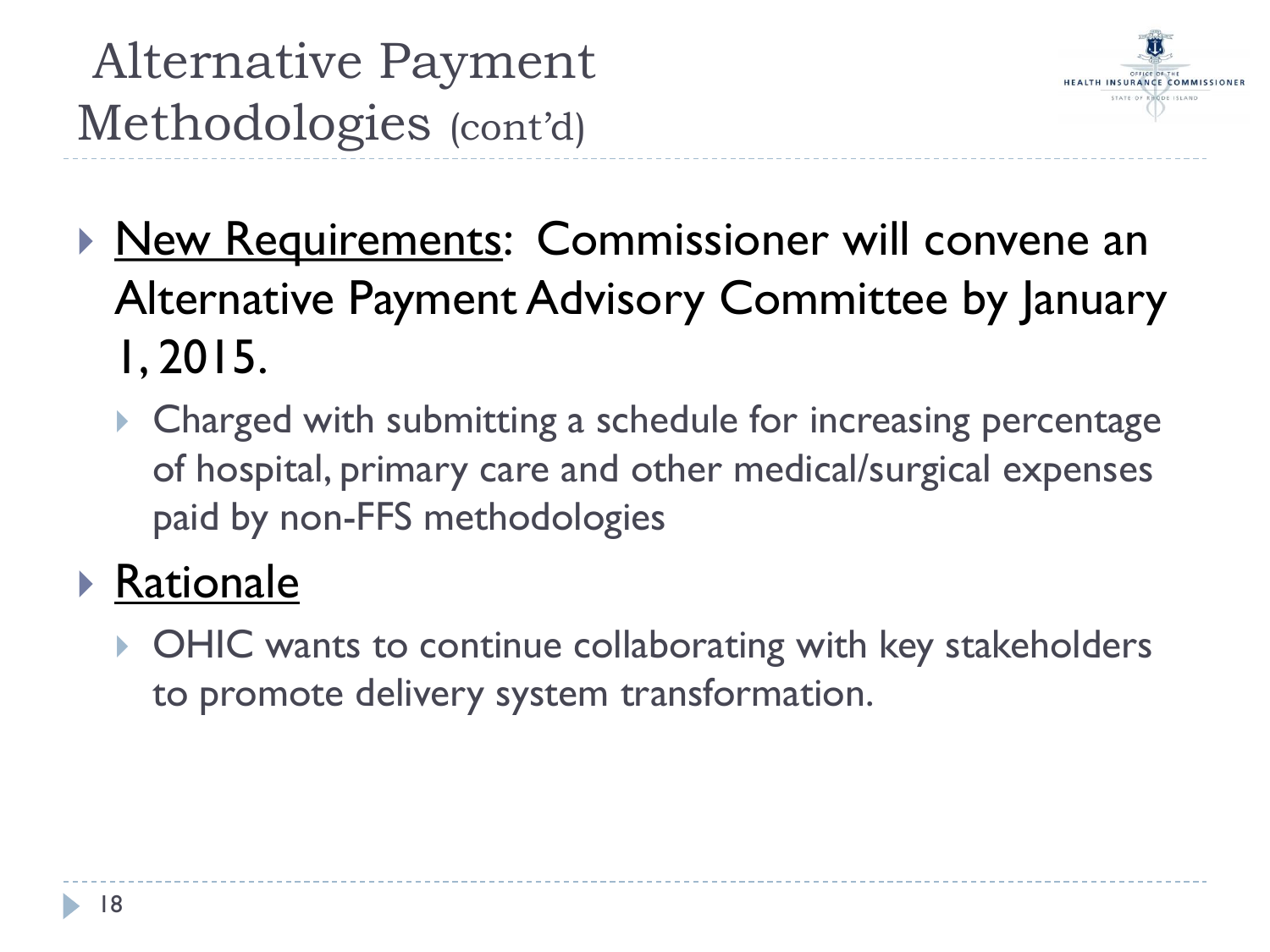



- Requirement: Health insurers must promote affordability by:
	- ▶ Limiting hospital annual rate increases, including quality incentive payments, to the U.S. CPI-Urban less Food and Energy for the NE Region and assuring that at least 50% of annual increases are linked to performance incentives.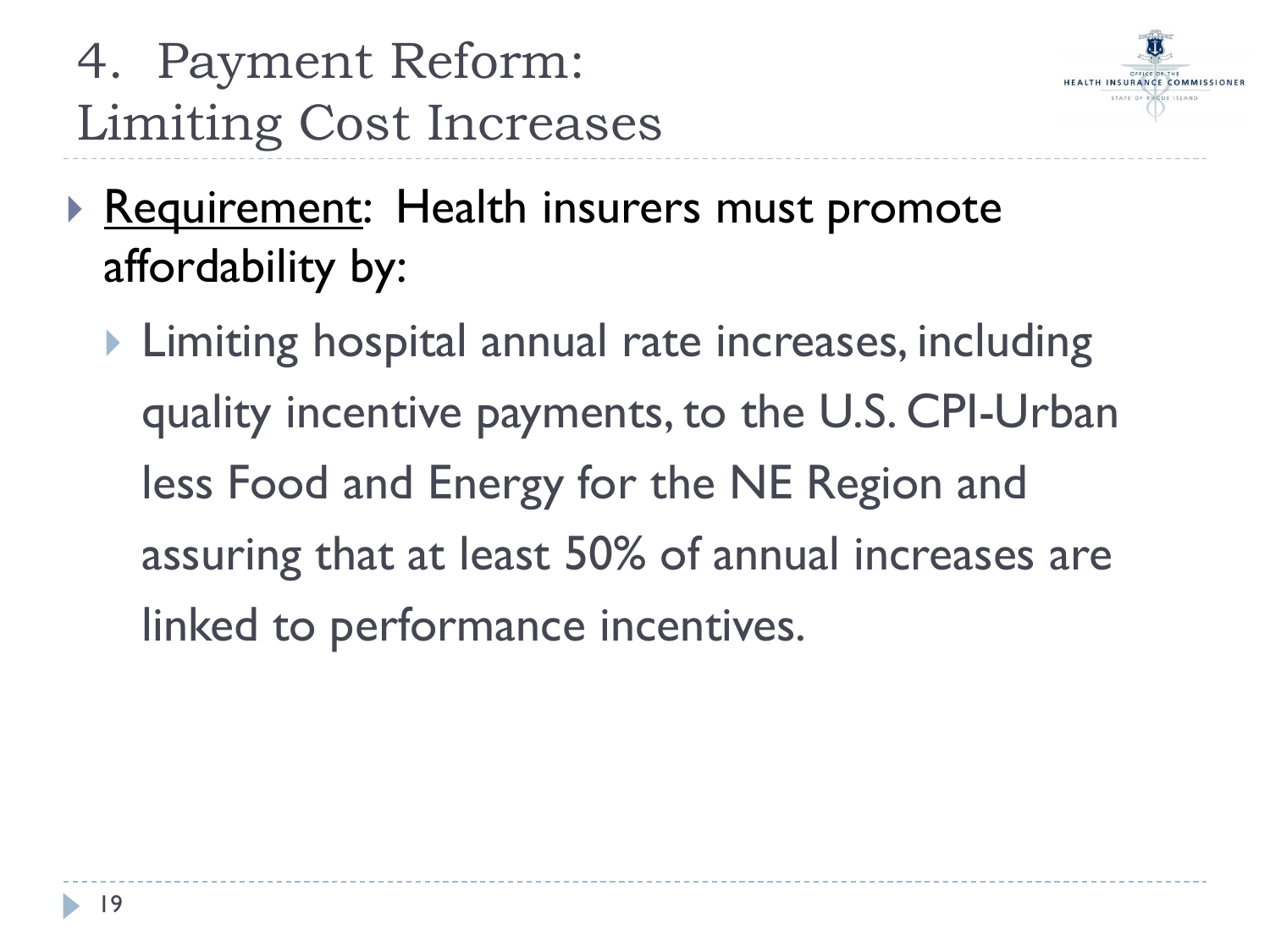4. Payment Reform: Limiting Cost Increases (cont'd) HEALTH INSURANCE COMMISSIONER

- ▶ New Requirement (cont'd)
	- ▶ Limiting increases to the ACO's annual risk-adjusted budget for total medical expenses to the U.S. CPI-Urban less Food and Energy for the NE Region **plus** 1%
	- ▶ Requiring ACO and hospital contracts to include transparency provisions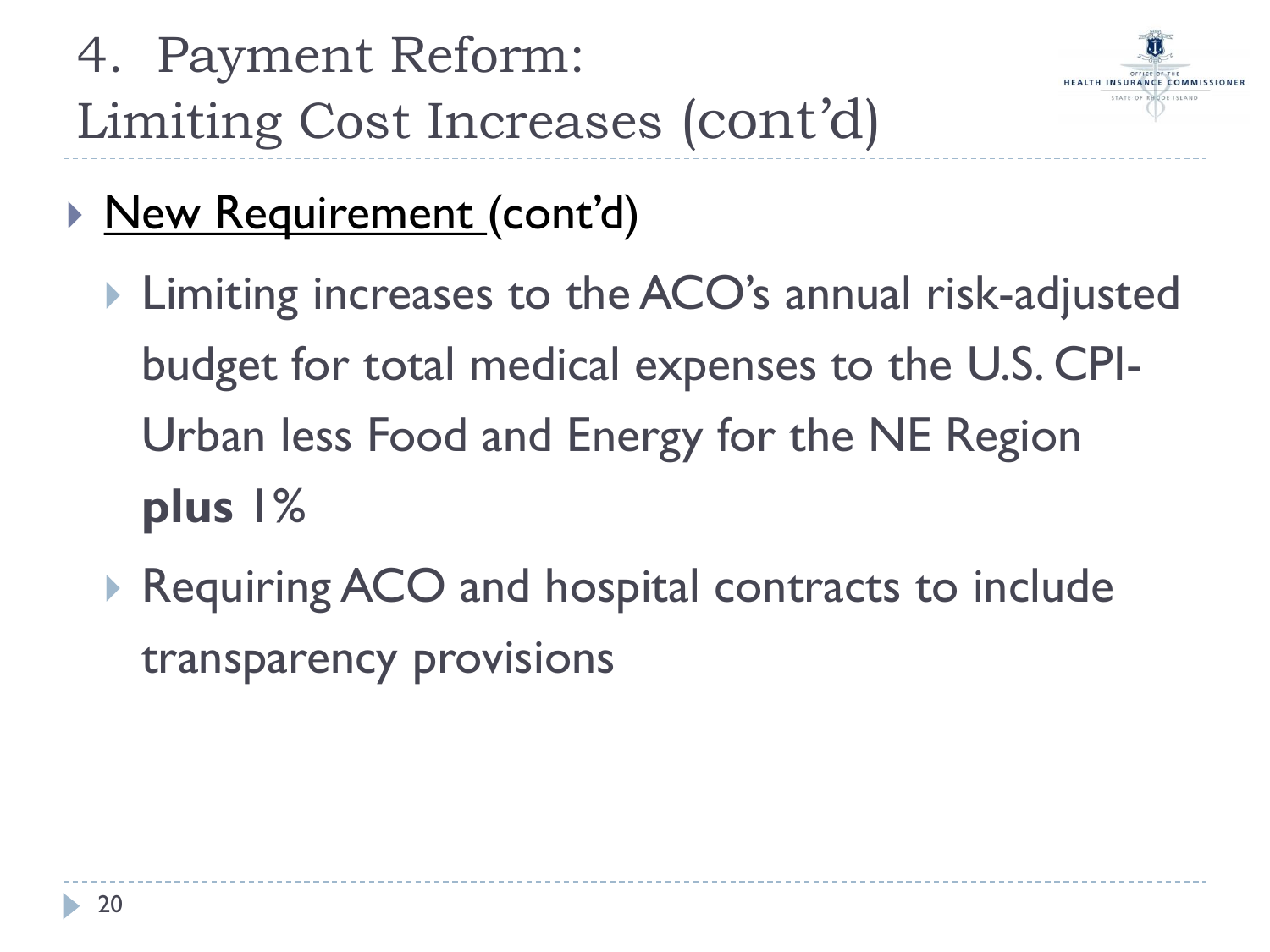

## 4. Limiting Cost Increases (cont'd)

### **Rationale for cost increase limits based on U.S.** CPI-Urban

- ▶ OHIC seeks a credible benchmark appropriate for both hospital rate increases and ACO budget increases
- ▶ U.S. CPI-Urban Less Food and Energy is the most commonly use indicator of consumer cost-of-living change and is a stable benchmark with limited fluctuation
- It can readily be used to create a differential between hospital- and ACO-allowed increases to create a possible incentive for hospitals to participate in ACOs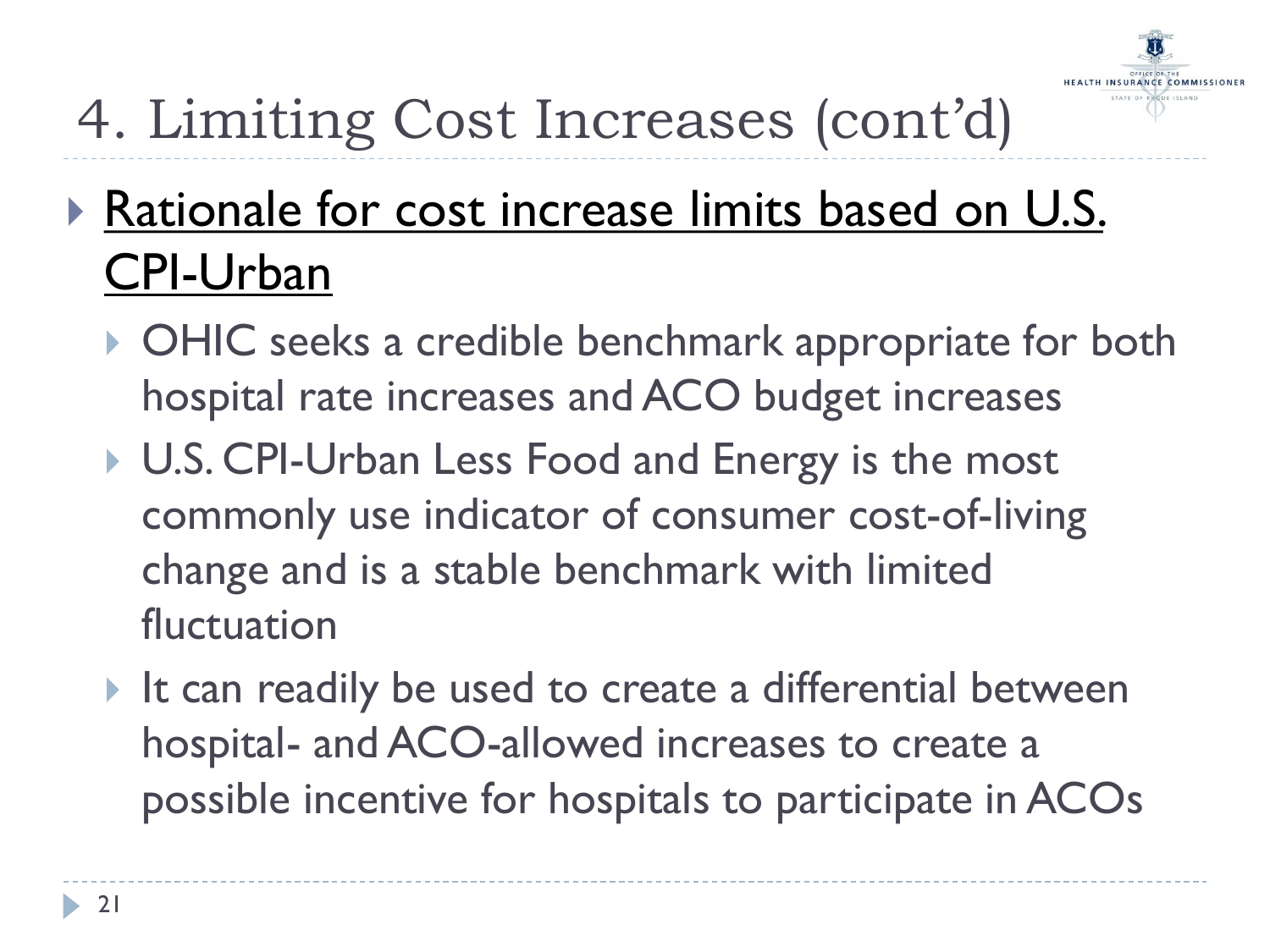### 4. Payment Reform: Limiting Cost Increases



- New Requirement: On or before January 1 of each year the Commissioner will solicit comments from stakeholders concerning whether the population-based contract budget limit and transformation targets should be adjusted to:
	- **Maintain the appropriate spread between ACO and hospital** benchmarks to provide effective incentives for hospitals/providers to participate in ACOs
	- Adjust the annual ACO budget increase limits to account for unanticipated, profound macroeconomic events or significant changes in utilization/cost compromising the integrity of the budget increase limit
	- **Create more appropriate transformation targets**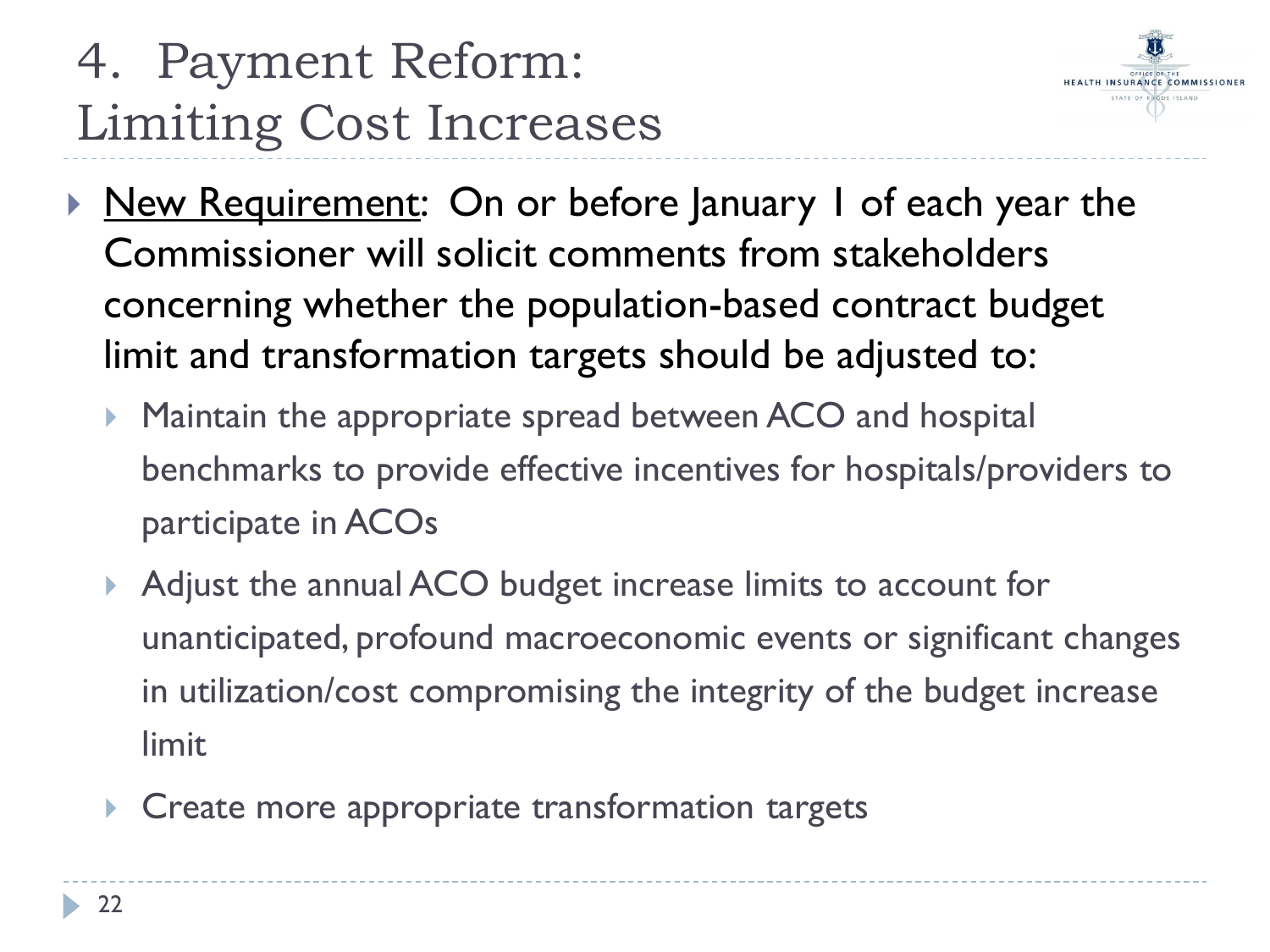

#### ▶ Rationale:

- $\triangleright$  Provides opportunity to adjust incentives for providers to join ACOs in the event that the "facts on the ground" indicate a need to do so
- ▶ Provides "safety valve" in the event of unanticipated events that significantly alter expected health care utilization and costs (either up *or* down)
- **Provides an opportunity to adjust transformation** targets based on pace of evolution of providers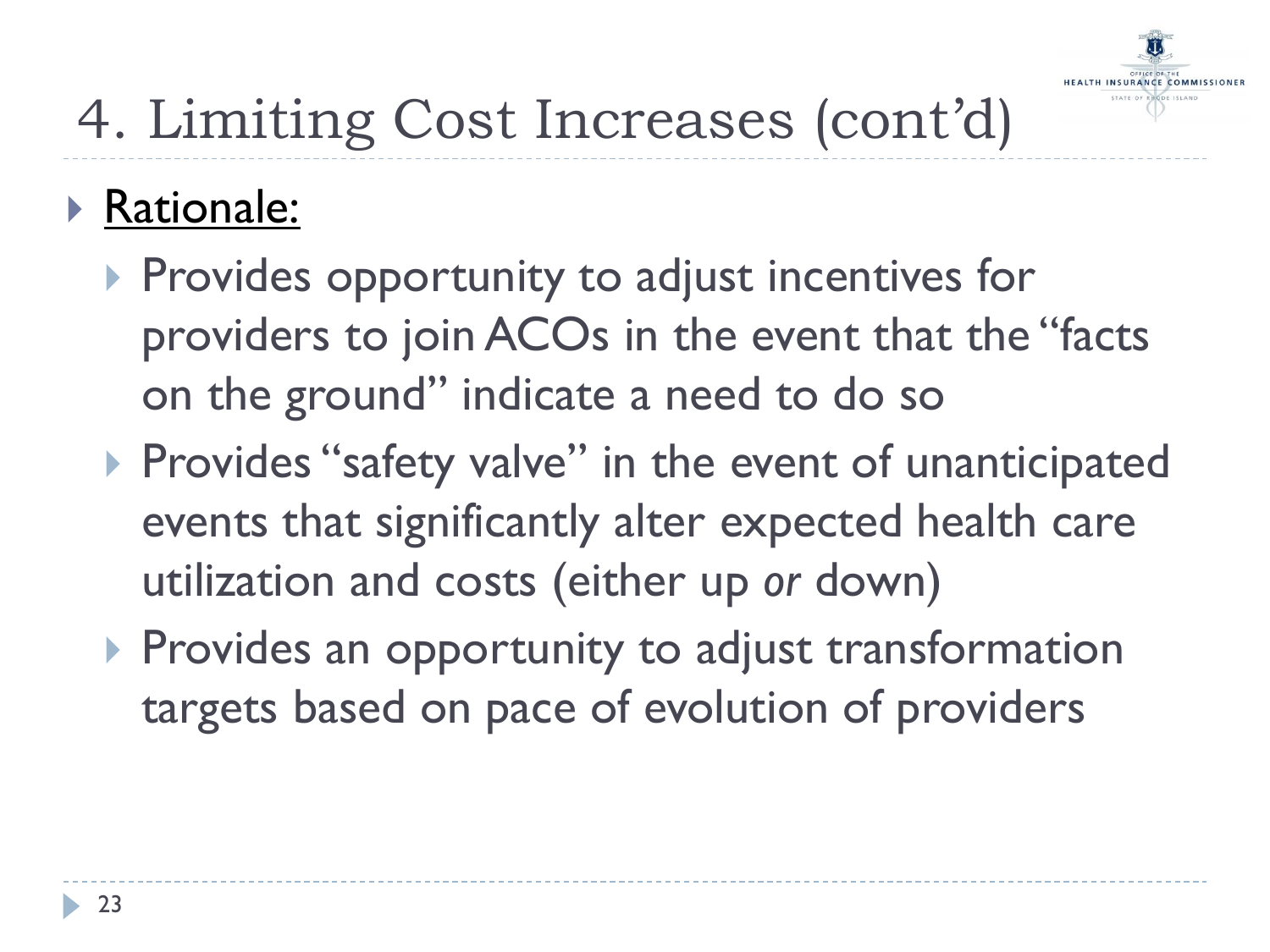### 4. Payment Reform: Continuing Requirements



- ▶ Health insurers are required to promote quality incentive programs that include:
	- ▶ Measures from the CMS Hospital Value-based Purchasing Program for Medicare
	- Measures regarding management of chronic conditions and high-risk patients
	- Measures of the effectiveness of the transitions of care program developed by the Medicare QIO
	- ▶ No advanced payment of quality payments
- ▶ Hospital contracts must also define mutual obligations for greater administrative efficiencies, and require active participation in OHIC's Administrative Simplification Work Group.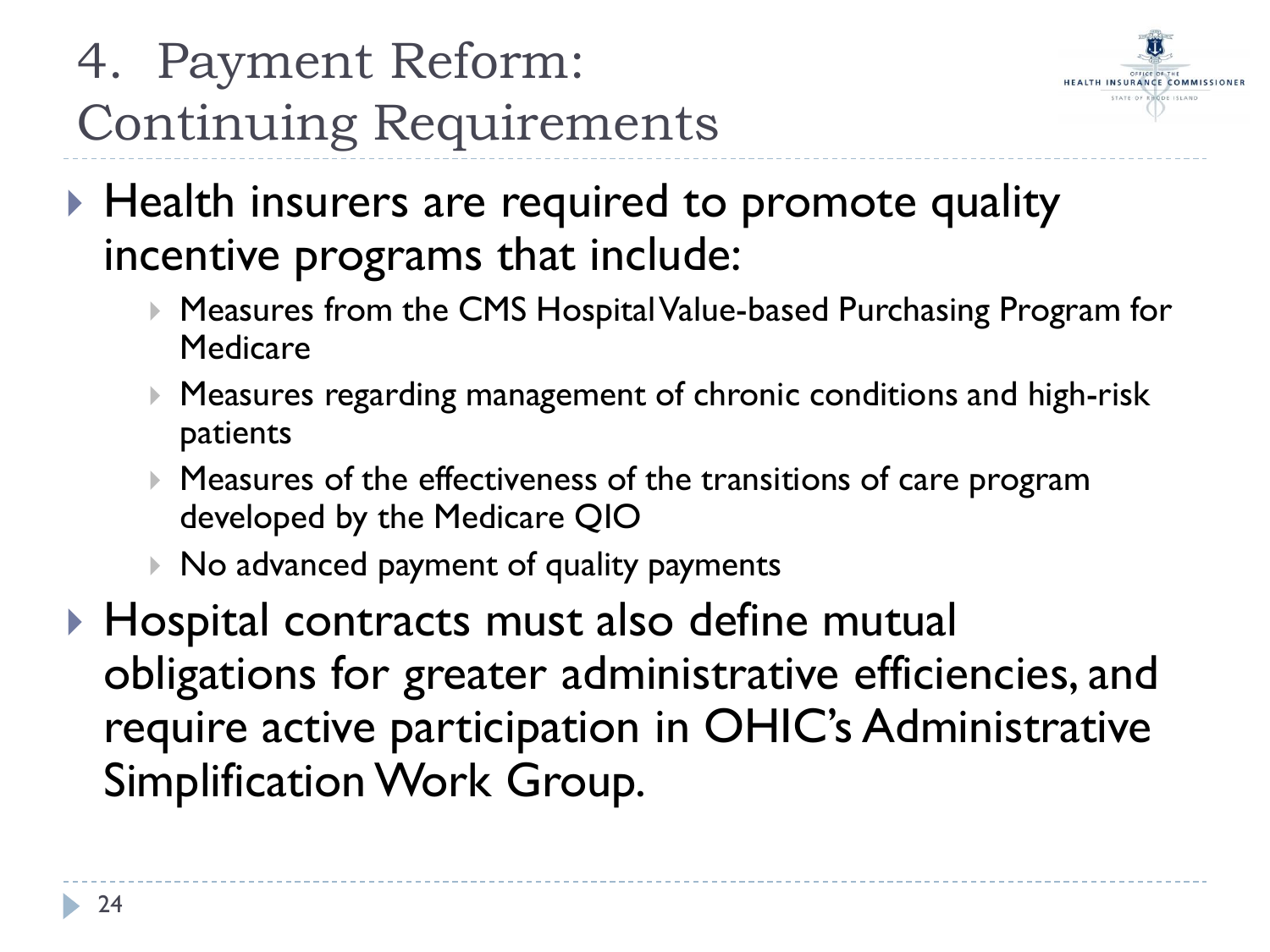

## 4. Continuing Requirements (cont'd)

#### ▶ Rationale

- Existing requirements have generally been effective.
- ▶ Hospitals continue to have opportunities to improve quality.
- **Administrative simplification is an on-going** challenge that needs to be further addressed.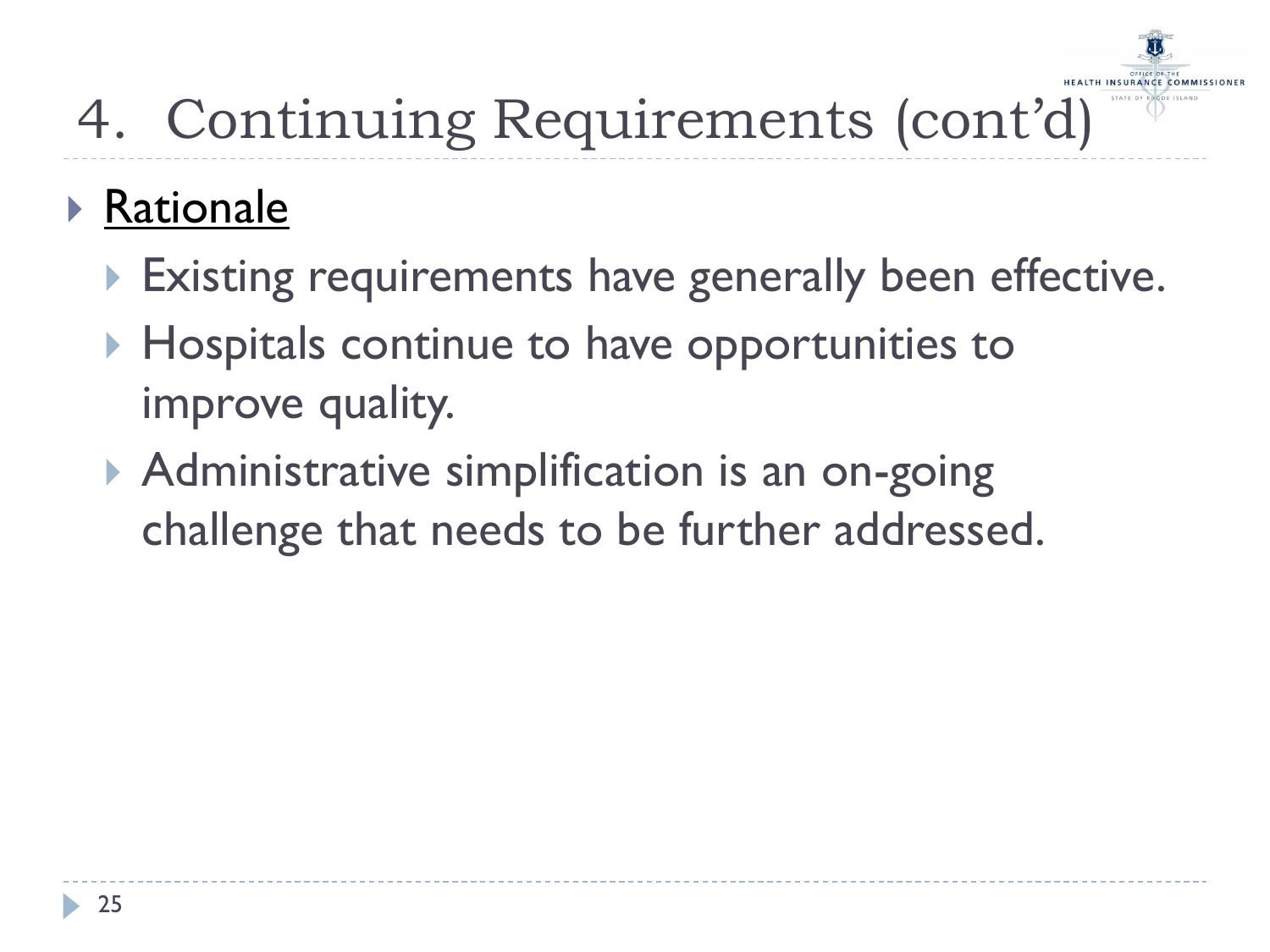

## 5. Data Collection and Evaluation

- $\triangleright$  Health insurers will be required to submit the following quarterly reports:
	- ▶ Primary Care Spend Report
	- ▶ Care Transformation Report
	- Payment Reform Report
- ▶ OHIC shall report to HIAC as follows:
	- Annual monitoring report describing the status of progress in implementing the Affordability Standards
	- ▶ On or before October 1, 2018 an evaluation of the Affordability Standards plus options for improving their effectiveness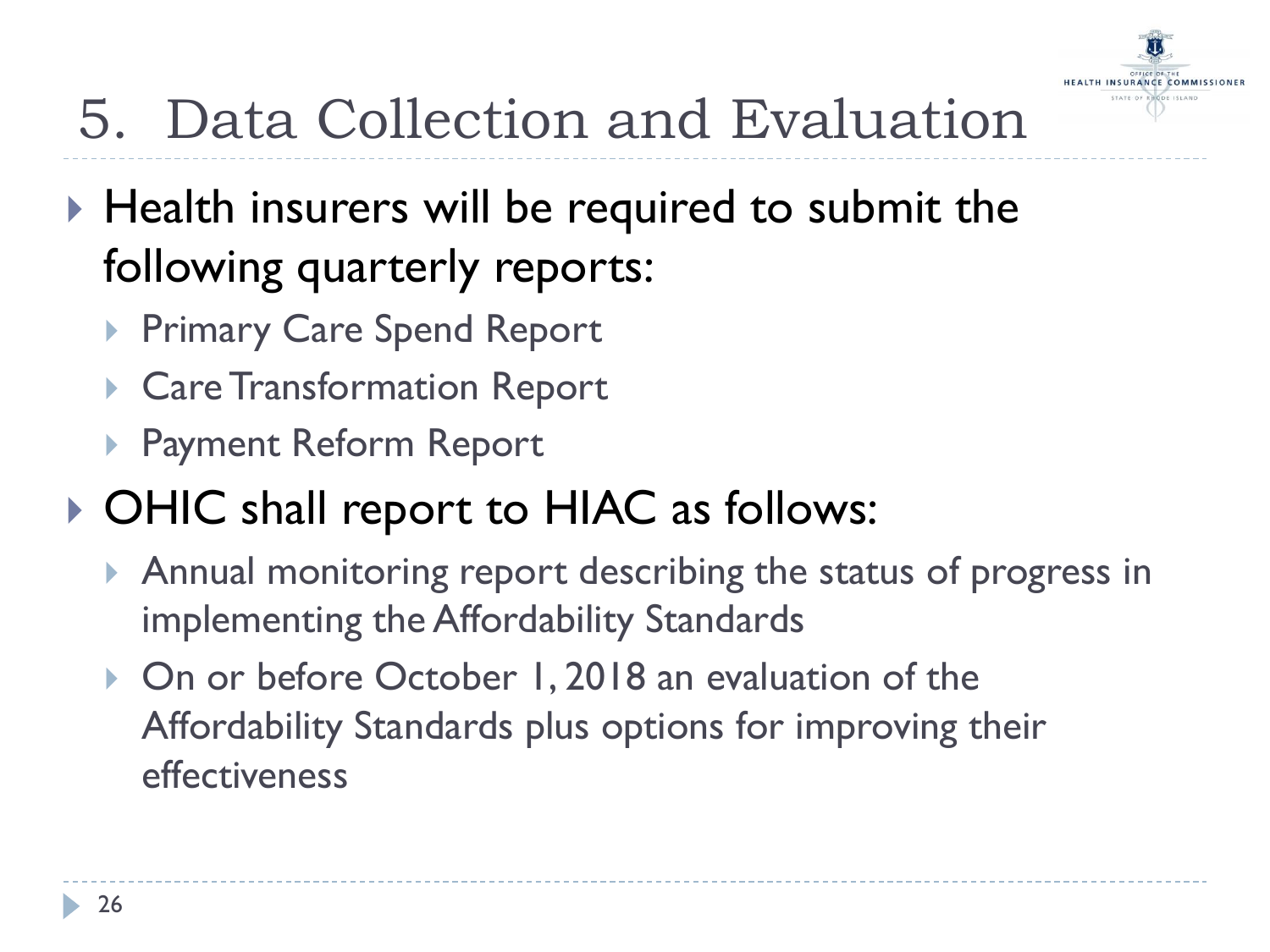# Data Collection and Evaluation (cont'd)

#### Rationale

- ▶ Data are needed to track implementation, understand effectiveness and indicate areas of needed change.
- Insurers have access to needed data and are capable of collecting and reporting requested data.